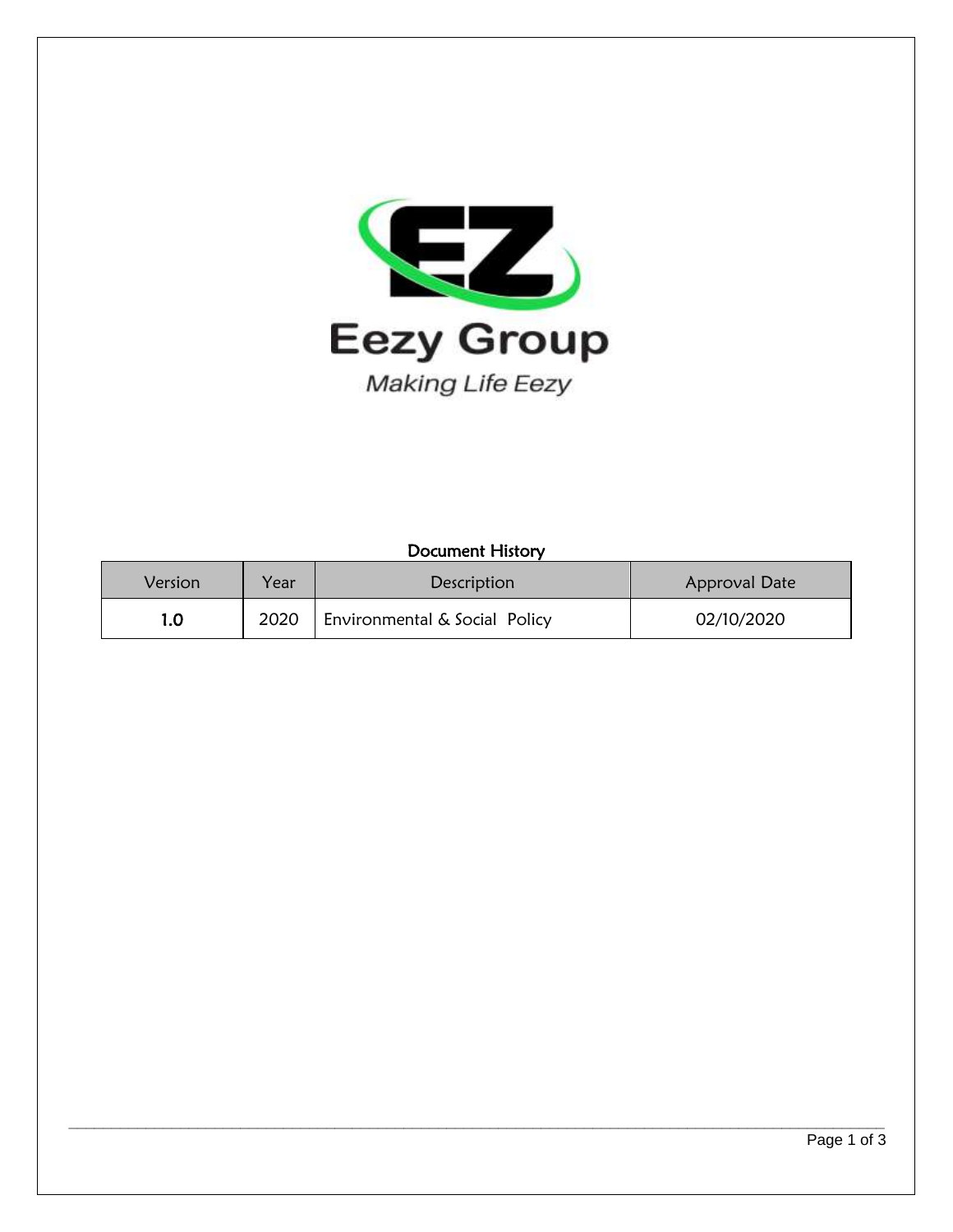## 1. INTRODUCION

This Environmental & Social Policy sets out the guidelines applicable to Eazy Track Ltd, hereinafter referred to as ("The Company"). The company is committed to promoting environmentally sound and sustainable development in its investments where its efficient systems and promptness in service delivery are the hallmark of its operations. The company believes that sustainable development is a fundamental aspect of sound business management.

# 2. POLICY STATEMENT

The Company believes that serving its clients with innovative products and first class customer service goes hand in hand with managing the environmental & social (E&S) implications of business activities and risk management. E&S factors can materially influence its ability to meet its financial obligations in the long term. As a responsible corporate citizen, the company is convinced that economic performance is closely linked to respecting the E&S concerns of its stakeholders (employees, clients, communities, investors). The company achieves this goal through embedding E&S factors into its business processes and decision making.

To this end, the company commits to:

l

- o Comply with local E&S legislation and align with international E&S standards (in particular the European Development Finance Institution's Exclusion List, the International Finance Corporation's Performance Standards, ILO's Declaration on Fundamental Principles and Rights at Work<sup>1</sup>, and the Customer Protection Principles);
- o Respect all internationally recognized human rights, understood as the International Bill of Human Rights<sup>2</sup>;
- o Develop and implement an E&S management system (ESMS) covering its business and decisionmaking process and allowing sound E&S risks management. This ESMS includes:
	- o Assigning specific roles and responsibilities concerning E&S matters within the company;
	- o A framework to proactively respond to emergency situations at the company's Head Office or arising from any of its branches; and
	- o Procedures allowing for internal and external stakeholders to express their grievances;

**\_\_\_\_\_\_\_\_\_\_\_\_\_\_\_\_\_\_\_\_\_\_\_\_\_\_\_\_\_\_\_\_\_\_\_\_\_\_\_\_\_\_\_\_\_\_\_\_\_\_\_\_\_\_\_\_\_\_\_\_\_\_\_\_\_\_\_\_\_\_\_\_\_\_\_\_\_\_\_\_\_\_\_\_\_\_\_\_\_\_\_\_\_\_**

<sup>&</sup>lt;sup>1</sup> This covers the 8 fundamental conventions identified by the ILO Governing Body and which are: Freedom of Association and Protection of the Right to Organize Convention (1948, No. 87); Right to Organize and Collective Bargaining Convention (1949, No. 98); the Forced Labour Convention (1930, No 29); Abolition of Forced Labour Convention (1957, No. 105); Minimum Age Convention (1973, No. 138); Worst Forms of Child Labour Convention (1999, No. 182); the Equal Remuneration Convention (1951, No. 100); and the Discrimination (Employment and Occupation) Convention (1958, No. 111).

 $<sup>2</sup>$  This consists of the Universal Declaration of Human Rights (1948), the International Covenant on Civil and Political Rights (ICCPR,</sup> 1966), and the International Covenant on Economic, Social and Cultural Rights (ICESCR, 1966).